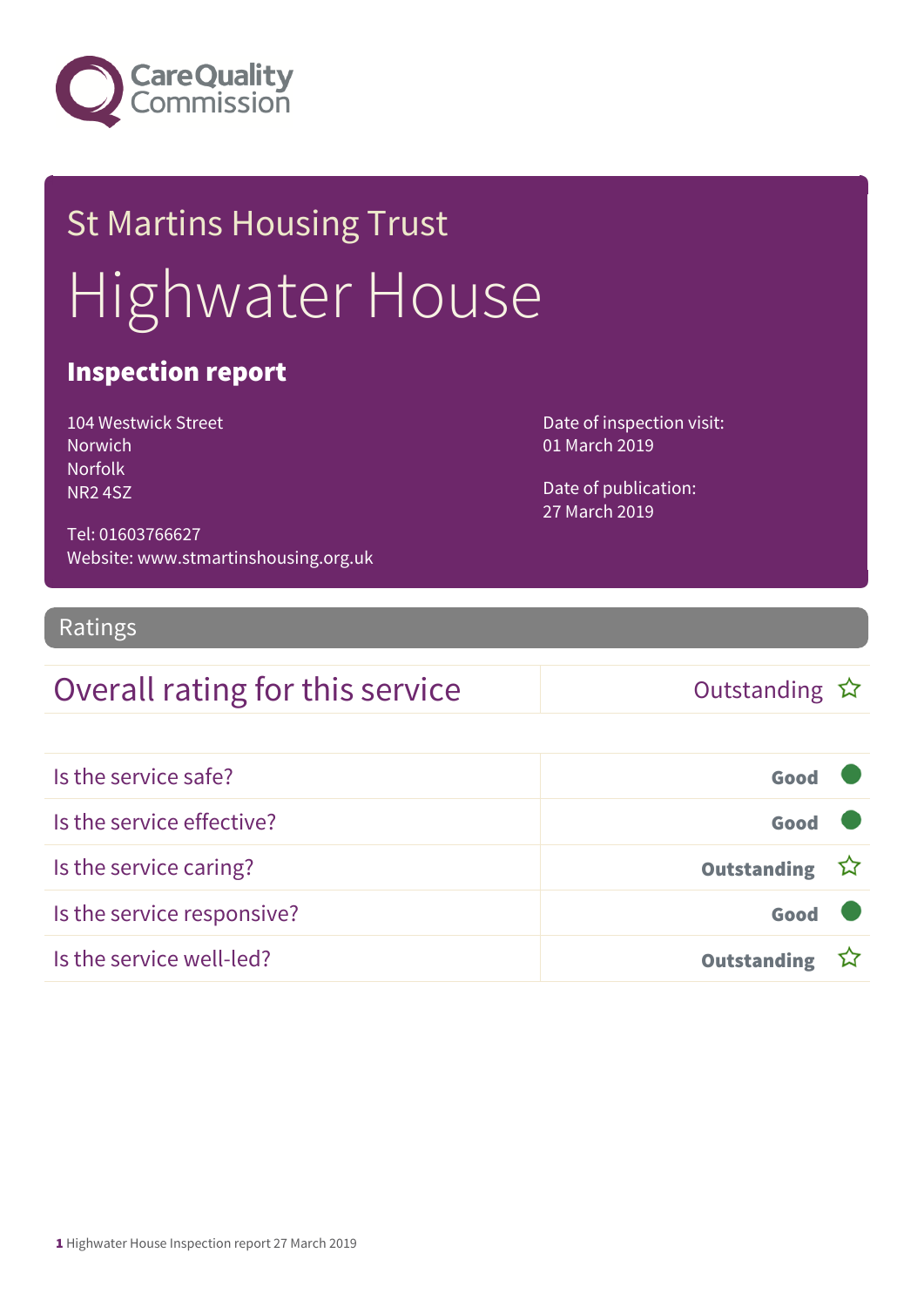### Summary of findings

#### Overall summary

About the service: Highwater House provides accommodation and personal care for up to 22 people who have been homeless or are at risk of being homeless. People accommodated have a mental health disorder and a drug and/or alcohol dependency. The service is situated in the centre of Norwich.

People's experience of using this service:

People at Highwater House received outstanding care and were supported by a staff team that were committed, passionate and knowledgeable. People were treated with exceptional kindness and people were extremely positive about the care they received.

The staff team were highly motivated and there was a strong commitment from the organisation on the development of their competence and knowledge and on ensuring that they felt valued.

People were at the very heart of the service and staff were really proud of what people had achieved. People had strong relationships with their keyworkers. There was a mutually respectful culture and people were involved in how the service was run at every opportunity.

The staff team embraced new initiatives and the feedback that we received evidenced that outcomes people experienced on their physical and mental wellbeing were exceptional.

The service worked in partnership with other organisations to share awareness of the client group and to ensure effective, joined up care.

Staff encouraged and supported people to take part in a wide range of activities which promoted their selfesteem and wellbeing. Staff were creative in ensuring that people were engaged and stimulated. There were good community links and people accessed the community regularly.

Effective management systems were in place to safeguard people and promote their wellbeing. The management team provided a high-quality, person led service with a strong emphasis on continual improvement and best practice.

Rating at last inspection: Good (report published 09 May 2016)

Why we inspected: This was a planned inspection based on the previous rating.

Follow up: We will continue to monitor all information received about this service to ensure that the next planned inspection is scheduled accordingly.

For more details, please see the full report which is on the CQC website at www.cqc.org.uk

2 Highwater House Inspection report 27 March 2019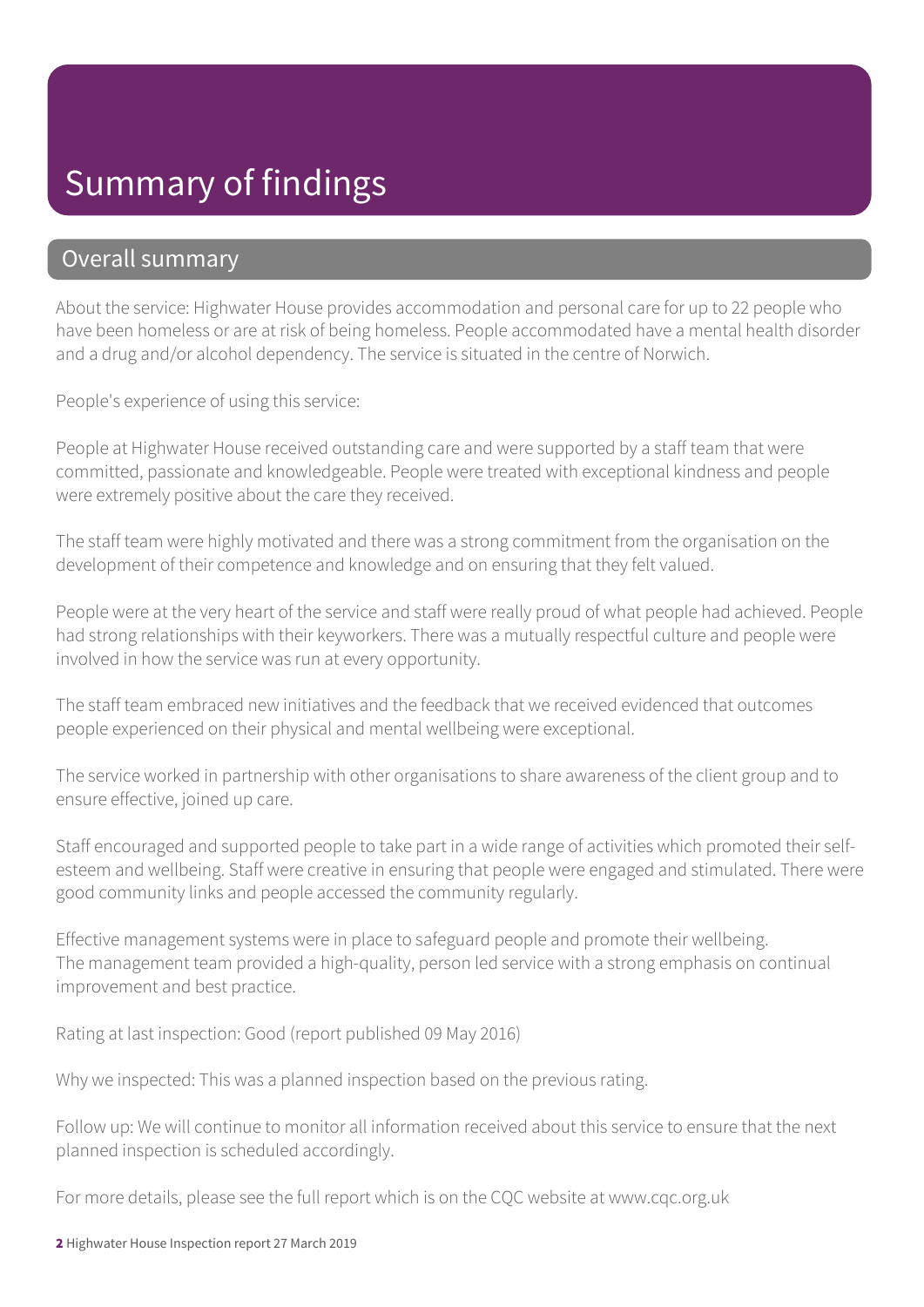### The five questions we ask about services and what we found

We always ask the following five questions of services.

| Is the service safe?                          | Good          |
|-----------------------------------------------|---------------|
| The service was safe.                         |               |
| Details are in our Safe findings below.       |               |
| Is the service effective?                     | Good          |
| The service was effective.                    |               |
| Details are in our Effective findings below.  |               |
| Is the service caring?                        | Outstanding ☆ |
| The service was exceptionally caring.         |               |
| Details are in our Caring findings below.     |               |
| Is the service responsive?                    | Good          |
| The service was responsive.                   |               |
| Details are in our Responsive findings below. |               |
| Is the service well-led?                      | Outstanding ☆ |
| The service was exceptionally well-led.       |               |
| Details are in our Well-Led findings below.   |               |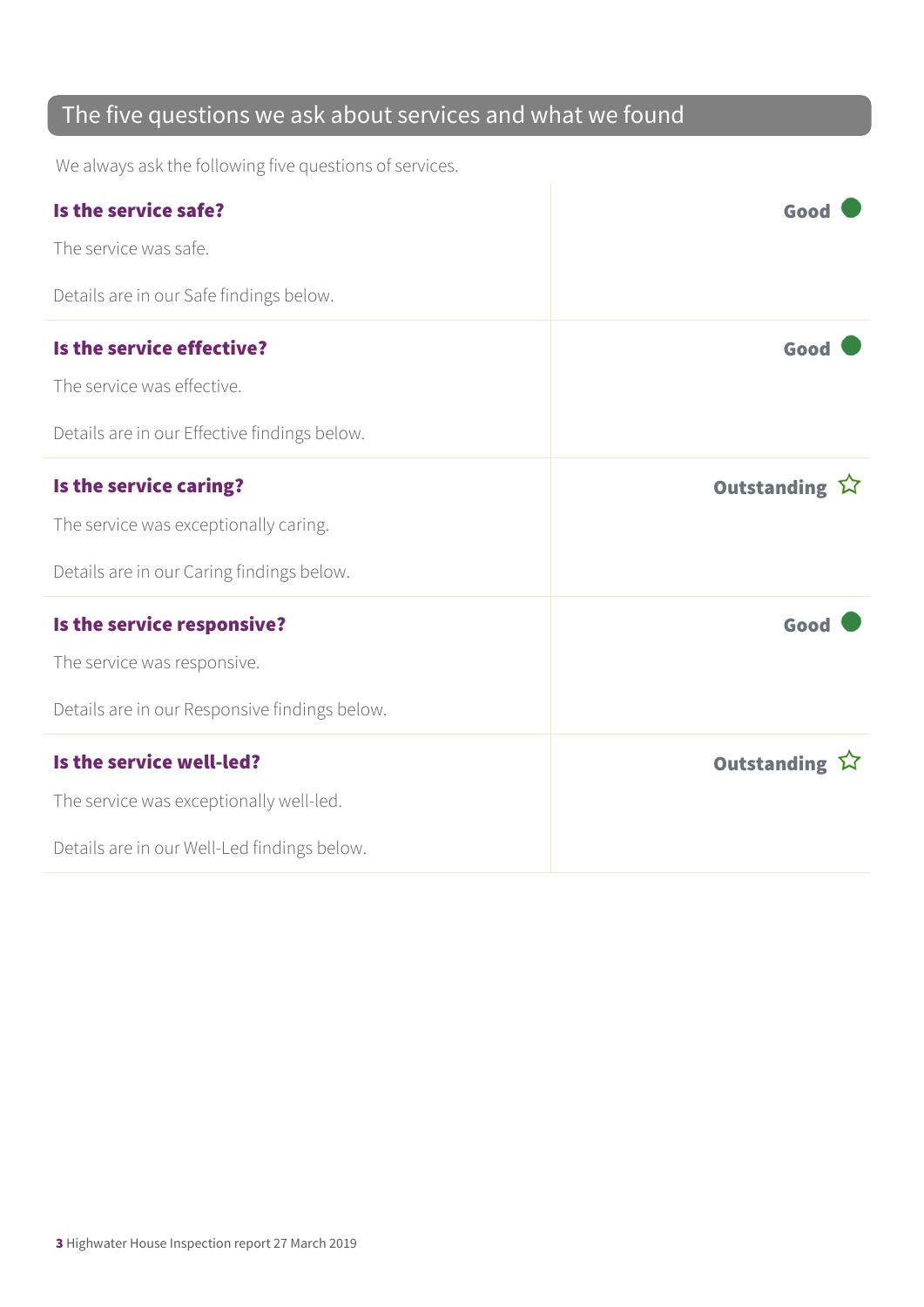

# Highwater House Detailed findings

### Background to this inspection

#### The inspection:

We carried out this inspection under Section 60 of the Health and Social Care Act 2008 (the Act) as part of our regulatory functions. This inspection was planned to check whether the provider was meeting the legal requirements and regulations associated with the Act, to look at the overall quality of the service, and to provide a rating for the service under the Care Act 2014.

#### Inspection team:

This inspection was carried out by one inspector and an Expert by Experience. An Expert by Experience is a person who has personal experience of using or caring for someone who uses this type of care service. On this occasion their expertise was mental health.

#### Service and service type:

Highwater House is a 'care home'. People in care homes receive accommodation and personal care as a single package under one contractual agreement. CQC regulates both the premises and the care provided, and both were looked at during this inspection.

The service had a manager registered with the Care Quality Commission. This means that they and the provider are legally responsible for how the service is run and for the quality and safety of the care provided.'

#### Notice of inspection:

This inspection took place on 01 March 2019 and was unannounced.

#### What we did:

Before the inspection we reviewed information, we had received about the service since the last inspection. This included details about incidents that the provider must notify us about. We assessed the information we require providers to send us at least annually, to give some key information about the service, what the service does well and the improvements that the plan to make. We used all this information to plan our inspection.

During the inspection we spoke with four people using the service, four members of care staff, a cook and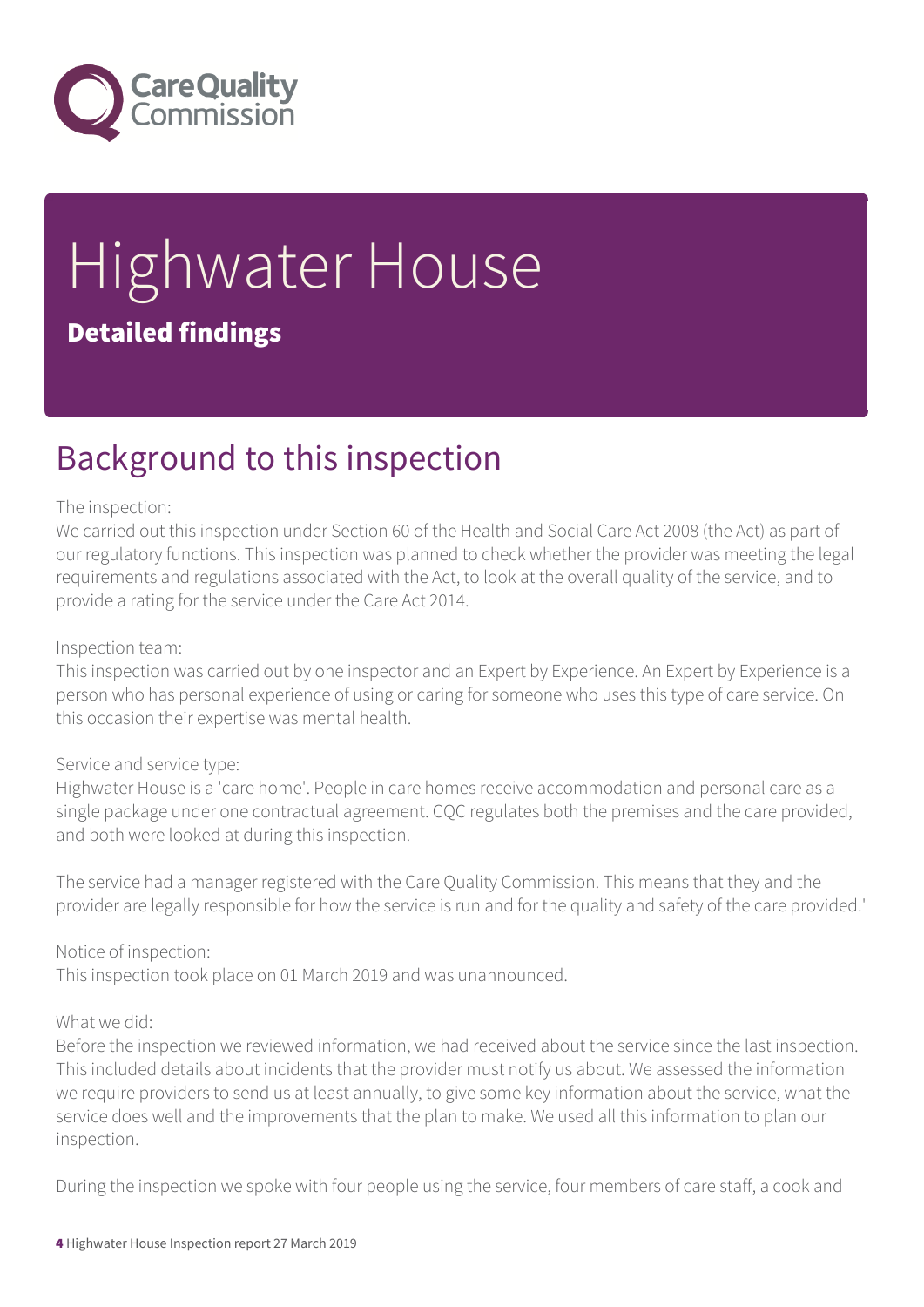the deputy manager. We also spoke with the registered manager and a representative of the registered provider who was in this case the chief executive.

We looked at records in relation to people who used the service including care plans, risk assessments and medication records. We looked at records relating to training, activities, meals provided and systems for monitoring quality. We looked at feedback provided by people using the service and staff. Following the inspection, we contacted healthcare professionals for their views on the service provided.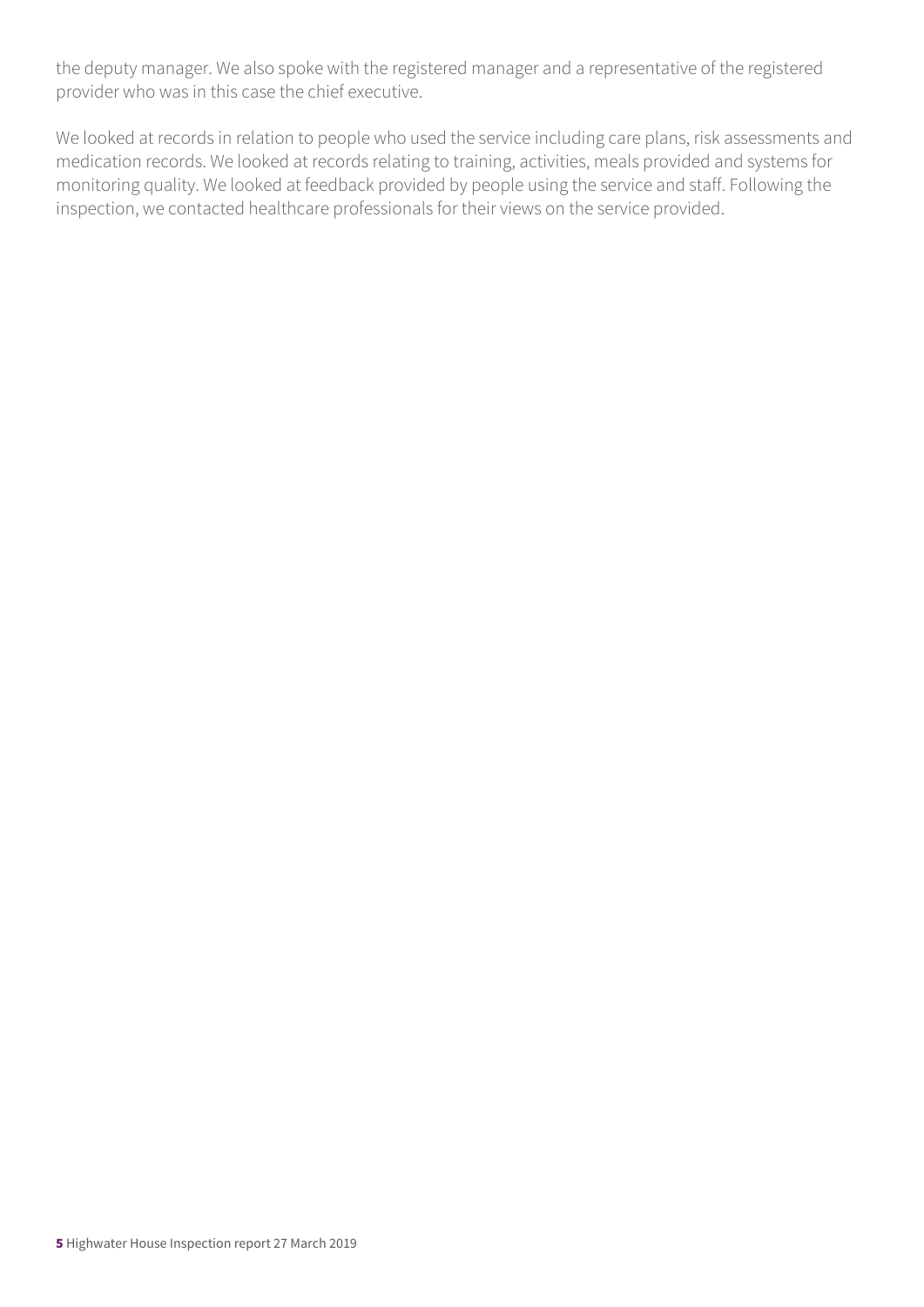### Is the service safe?

### Our findings

Safe – this means we looked for evidence that people were protected from abuse and avoidable harm.

Good: People were safe and protected from avoidable harm. Legal requirements were met.

Systems and processes to safeguard people from the risk of abuse.

• Everyone spoken with told us they felt safe. One person said, "Yes, I do feel safe here. It's the safest place that I have lived. Ten out of ten for safety". Another person said, "Yes I do feel very safe here because of the staff".

• I Staff had received trained in safeguarding procedures. They knew how to recognise abuse and protect people from the risk of abuse. Staff told us that safeguarding was discussed regularly and that they would report any concerns immediately.

• $\square$  The registered manager understood their responsibilities to safeguard people and any concerns were acted on to make sure people were protected from harm.

• $\square$  To help keep people safe the service had a 'wet lounge' where people could consume alcohol in a safe environment. People's safety was reviewed during twice daily welfare checks and staff handover meetings which took place three times a day.

• DFourteen people using the service completed the most recent annual service questionnaire. All fourteen said that they felt safe with one commenting, "It's safe here. People cannot get on your corridors because of the fob system. Staff don't let people into the building". The service used a key card system allowing for restricted access around the building increasing the safety of people using the service and staff.

Assessing risk, safety monitoring and management.

• Elsisks to people had been identified, assessed and were reviewed on a regular basis.

• I Staff had received trained in risk management which included working with people with dangerous and disturbing behaviour, de-escalation techniques, diffusion and anger management.

• Deople using the service were encouraged to identify areas of risk for themselves and to contribute to their risk management and crisis plan. Multi agency meetings ensured a consistent approach to risk management. The service encouraged positive risk taking to maximise choice, human rights, equality and diversity, independence and opportunities.

• Equipment was checked and serviced as required to ensure that it was fit for purpose. Health and safety audits were completed each month.

• Evacuation plans were in place to guide staff how to support people in case of an emergency.

Staffing and recruitment.

• I Recruitment systems continued to be effective and ensured suitable people of good character were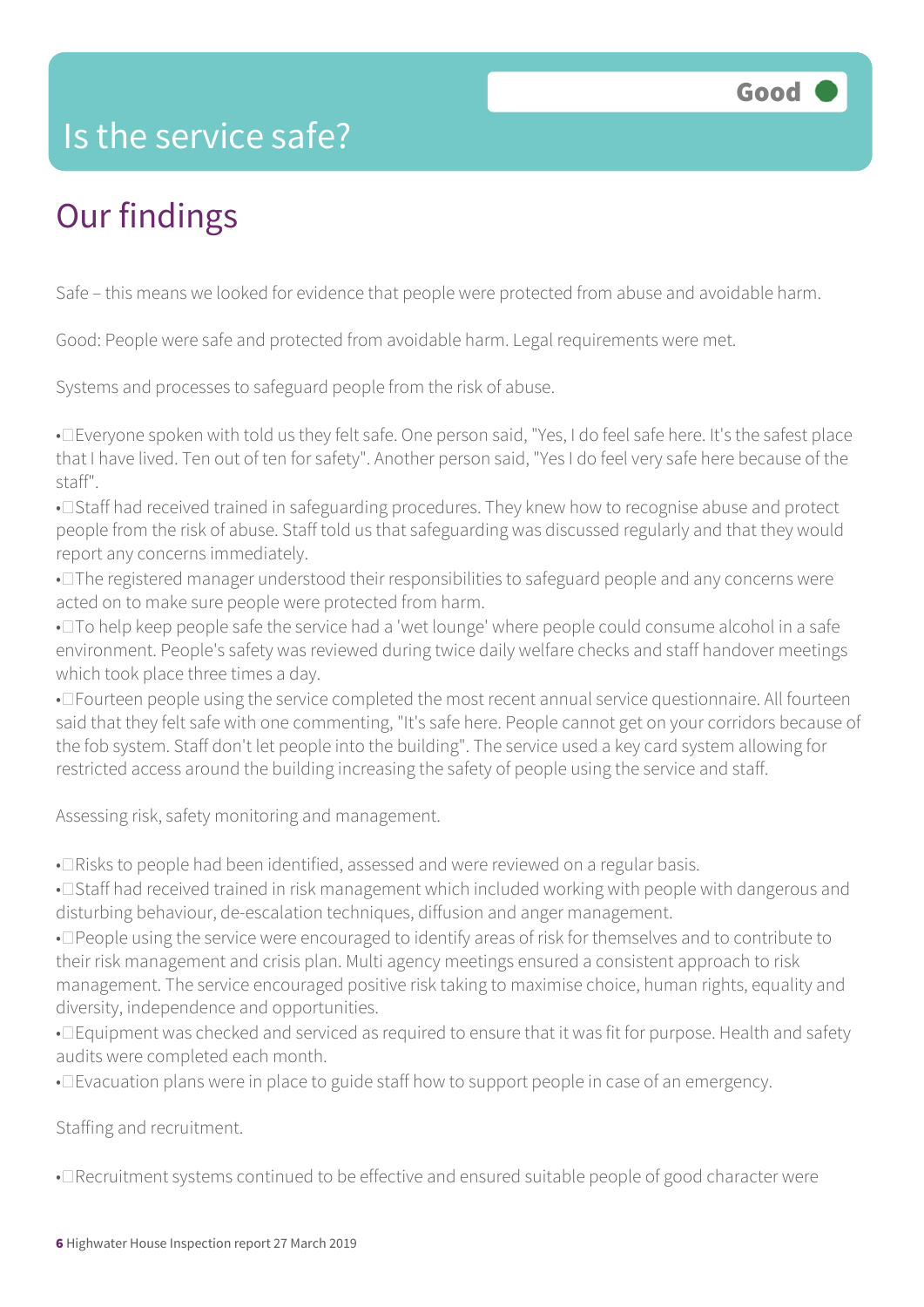employed to work at the service.

• I Sufficient numbers of staff were employed to meet the needs of the people using the service. People using the service confirmed that staff were always available. One told us, "There are always staff available", and another said, "There are enough staff to keep the service safe".

• $\square$  The registered manager told us that there was a rule that there could never be less than 2 members of staff in the building at any time. In the Provider Information Return (PIR) they stated, "Staffing levels at the service bring good, flexible levels of cover allowing for higher level support needs to be met if needed". • I Staff retention was extremely high with all of the staff we met being employed at the service for more than fifteen years. The registered manager said, "Exceptionally low staff turnover provides consistency of care and a high level of skill and experience".

Using medicines safely.

• Deople told us that they received their medicines as prescribed. One person said, "I always received my medicines on time". Another said, "I receive my medicines at the same time every day".

• I Medicines were safely managed, and accurate records were maintained of medicines received into the service, administered and disposed of. Staff received training in medicines administration and had their competency checked to ensure their practice was safe.

• Clear protocols were in place for medicines that were prescribed to be administered on an 'as required' basis.

• Systems were in place to regularly audit medicines. Monthly audits were undertaken by staff and the GP and healthcare professionals reviewed people's medicines on a regular basis.

Preventing and controlling infection.

• I Staff received training in infection control and safe infection control procedures were followed.

• The environment was clean and fresh. Domestic staff were employed for ten hours each day, and in addition to these hours a deep clean of the service was undertaken each month.

Learning lessons when things go wrong.

• DAccidents and incidents were recorded and monitored by the registered manager and forwarded to the organisation's health and safety committee for evaluation and feedback.

• DA lesson learned log was maintained and shared with the staff team during the staff meetings.

• Done member of staff told us, "Incidents can suddenly happen and when they do we have a debrief immediately"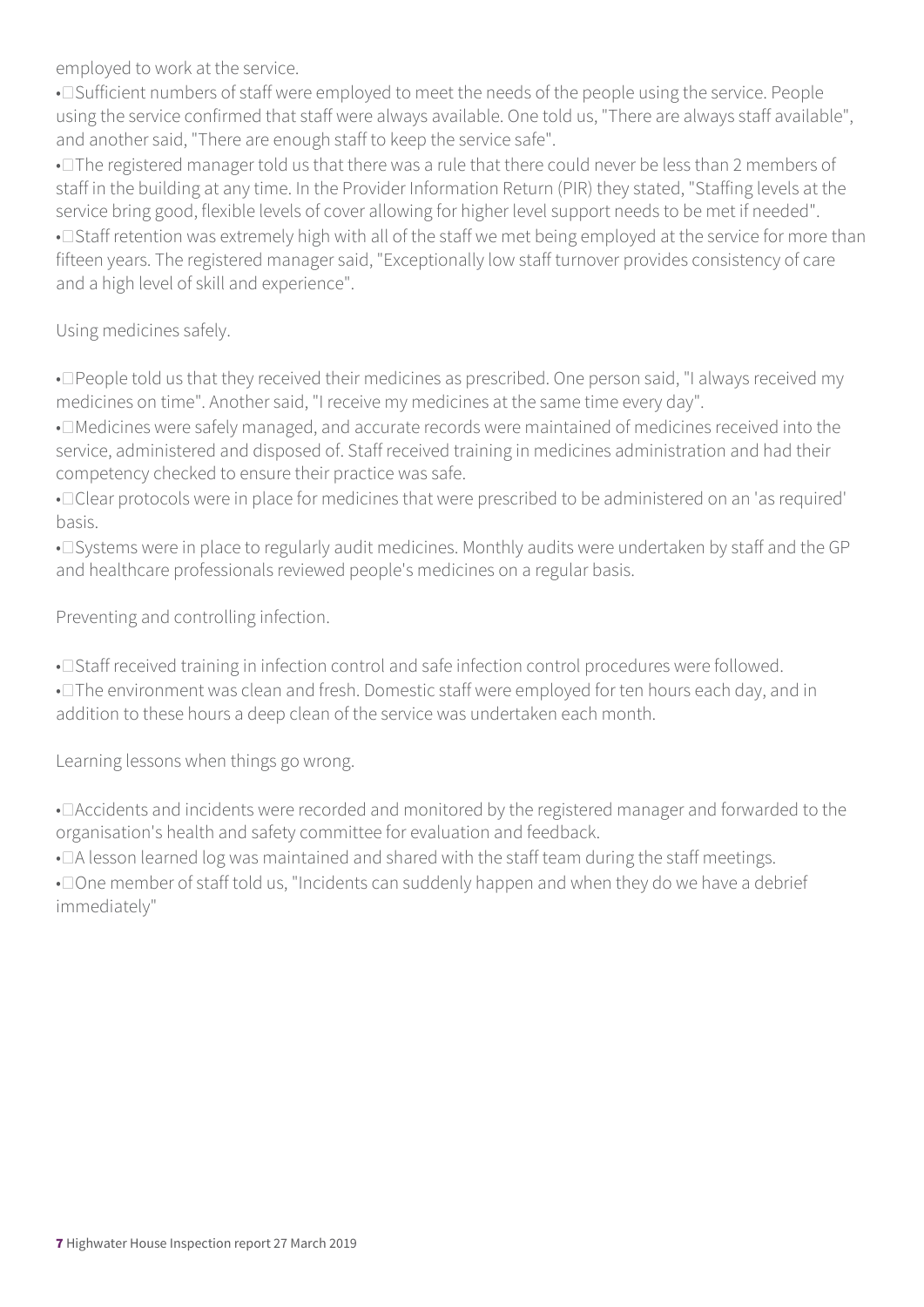### Is the service effective?

## Our findings

Effective – this means we looked for evidence that people's care, treatment and support achieved good outcomes and promoted a good quality of life, based on best available evidence.

Good: People's outcomes were consistently good, and people's feedback confirmed this.

Assessing people's needs and choices; delivering care in line with standards, guidance and the law.

• Derior to moving into the service people met with the registered manager and had a tour of the service. If the service was right for the person, an overnight stay was offered so that people got to know what the service was about.

• **I** People received a month's induction to help them settle in. During this period, a needs assessment and care plan were completed. People's needs were regularly reviewed and assessed and care plans contained information about people's preferences.

• Deople told us that staff knew how to support them. One person said, "Staff know me very well, I regularly sit with them and they involve me with my care plan".

• Each person had a keyworker who met with them monthly to help them identify and achieve their goals. Regular multi-agency reviews took place and included social workers, psychiatrists, advocates and family where appropriate.

• The registered manager supported staff to provide care in line with best practice.

Staff support: induction, training, skills and experience.

• I Staff said that they were extremely well supported. They received supervision on a one to one basis, group supervision, reflective supervision and an annual appraisal. They attended regular staff meetings and received the training that they needed to undertake their role.

• Staff held a wide range of nationally recognised qualifications and all support workers were trained to NVQ 3 or above. As well as professional qualifications, staff received mandatory training in subjects such health and safety, moving and handling and mental capacity. Additional training to meet people's specific needs included drug and alcohol abuse, challenging behaviour and needle stick injury.

• The registered manager said "Highwater House has developed staff in specialised areas to best work with our client group including trauma informed care, cognitive behavioural therapy, dual diagnosis, substance misuse and personality disorder. We continually develop staff, we are responsive to people's changing needs and adapt our training program as needed to ensure all staff are trained and competent". Senior staff were often requested to share their expertise and contribute to the training of a wide range of professionals.

Supporting people to eat and drink enough to maintain a balanced diet.

• There was a strong emphasis on the importance of eating and drinking well. Four chefs were employed to provide people with home cooked food. The registered manager told us that, "The catering team is seen as an integral part of providing joined up care for people and as such receive the same level of support and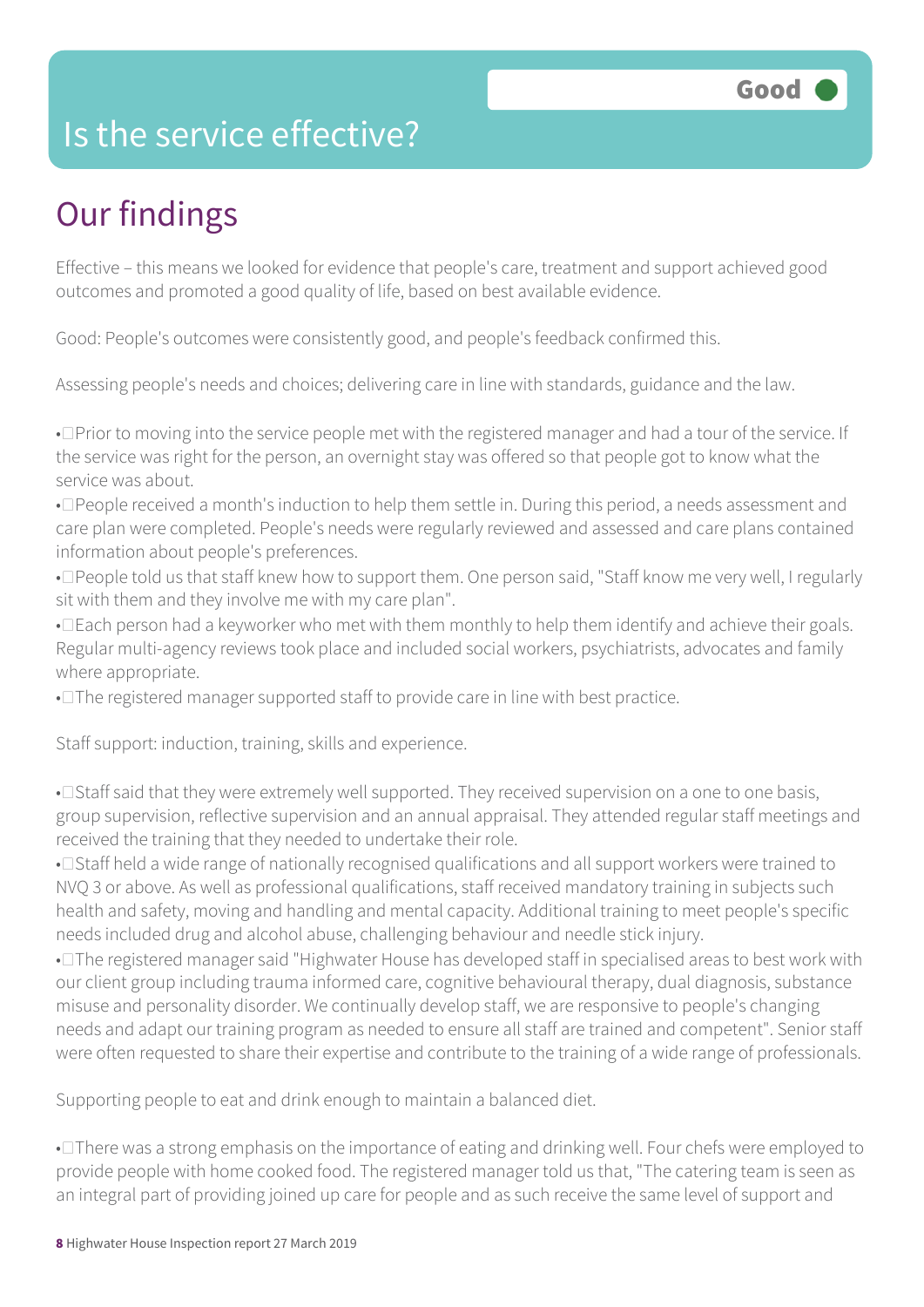supervision as the care staff".

• Deople enjoyed the food with extremely positive comments including, "Mealtimes are very enjoyable, I look forward to my food", "The food is very nutritious here, we have a choice", and, "Mealtimes are great, we all look forward to mealtimes".

• Deople were offered choices of what to eat, what to drink and all food was produced using locally sourced ingredients wherever possible. Three home cooked meals were served each day in the dining room. Mealtimes were seen as a sociable event and people using the service and staff ate meals together. Snacks and drinks were always available. The meals served at the time of the inspection looked extremely appetising and nutritious. Homemade soup was available as well as a selection of homemade breads.

• $\square$  The deputy manager told us that it was important that people who moved into the service "Improved their relationship with food so that they got the nutrients they needed". People's nutritional needs were recorded in their care plan and shared with the catering department.

• Deople were referred to a dietician when needed and everyone was weighed monthly.

• The chef was knowledgeable about people's likes and dislikes and how people needed their food prepared. There was a three-weekly cycle of menus and in addition to these there were themed meals as well as a Christmas and new year menu. On the evening of our inspection a Chinese night was being held with Chinese food being offered. There had recently been "A taste of India" night which people had enjoyed. • Deople had the opportunity to attend meetings to discuss the food and put their suggestions forward. Basket meals had been introduced as suggested by some of the people living in the service. A 'quote book' had been implemented for comments about food to be recorded. A quieter eating period had recently been introduced so that the dining room was as calm as possible, especially for people experiencing anxiety and paranoia.

Staff working with other agencies to provide consistent, effective, timely care.

• $\square$  The service worked with a variety of agencies to provide effective care to people. They included drug and alcohol services, homeless services, the police, City Reach, mental health teams and the GP surgery. Partnership working gave staff opportunities to discuss best practice and helped to build strong community links for people using the service.

•  $\Box$  A healthcare professional told us, "The staff team's willingness to liaise/communicate regularly with me means that despite individual people perhaps not proactively working with their care team, arising issues can be acted upon swiftly, and risks and/or relapse can be minimised".

Adapting service, design, decoration to meet people's needs.

• $\square$  The registered manager described how the environment impacted upon people's wellbeing. They said that all notices on boards were positive because a positive environment brought about positive outcomes. • Deople using the service could chose the décor for their room, there were three lounges for people to use and private areas in the garden.

• There were focus points in the service to help reduce people's anxieties and art work on the wall was regularly changed to keep people's interest and support a calming environment. Walls were plain and instead of radiators; underfloor heating was used which reduced risks to people.

Supporting people to live healthier lives, access healthcare services and support.

• $\square$  The staff team were highly motivated to ensure that people had access to the healthcare support that they required. Staff were trained to promote healthy lifestyles and offered support to people who wanted to make improvements in their lifestyle choices. Staff described how many people had moved into the service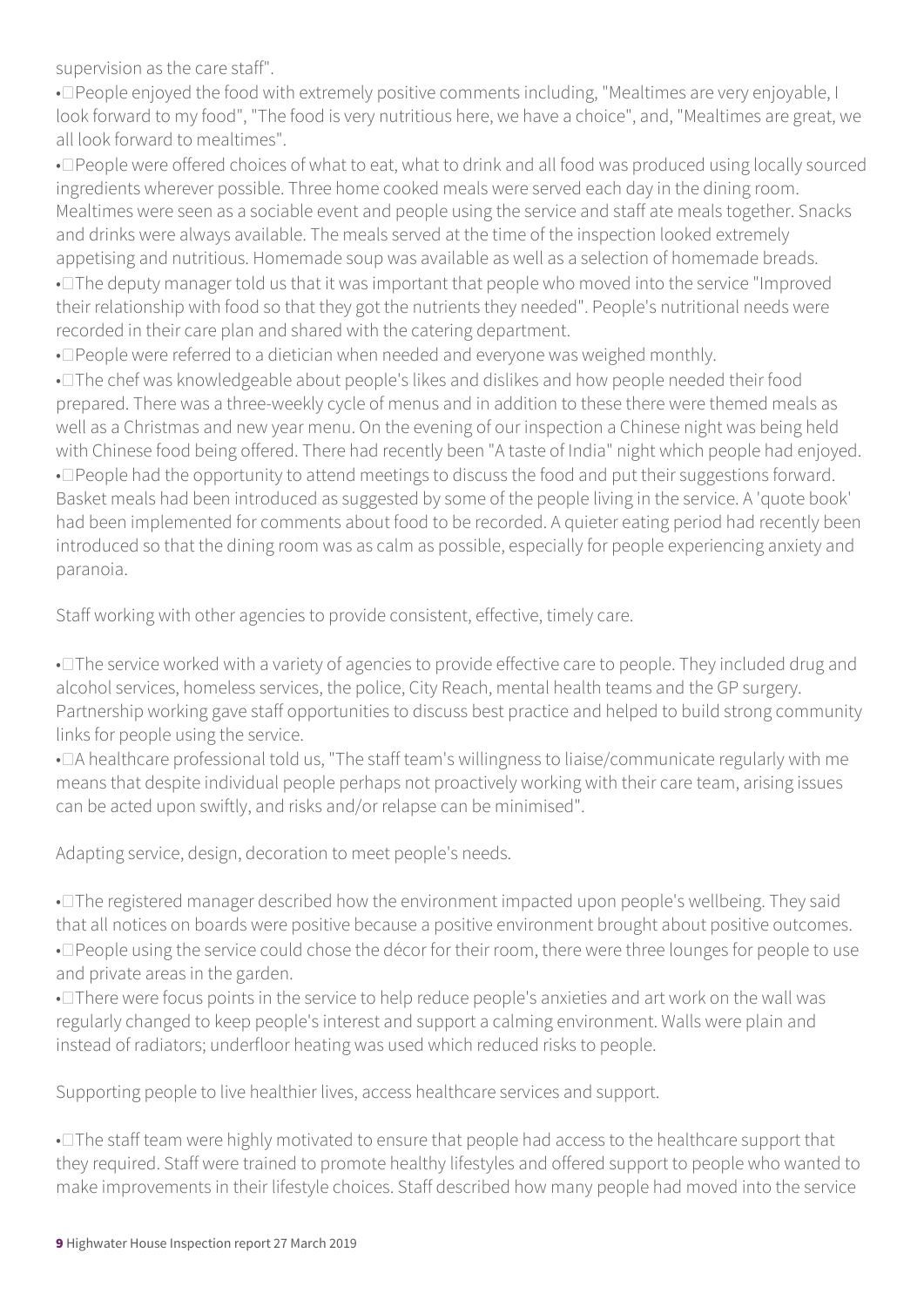after being homeless for a long time. They did not have access to healthcare and their health was extremely poor. They described how people's health had significantly improved after moving to the service.

• DA healthcare professional told us that the staff team acted swiftly to attend to emerging issues which may impact upon their wellbeing.

• Deople could access specialised services such as drug and alcohol services. Care plans goals were updated every month and provided information on the health and wellbeing of the person using the service with input from other health professionals.

• Deople's health needs were discussed and reviewed monthly, with a GP review every three months, and a psychiatrist review every six months.

• The service provided regular access to other healthcare professionals including an optician, dentist and dietician. The service employed a chiropodist to ensure that people received this service on a regular basis. People using the service received support from one GP practice. The registered manager said that, "Forging strong links with the doctors' surgery ensures an integrated, seamless health package is certain".

Ensuring consent to care and treatment in line with law and guidance

The Mental Capacity Act 2005 (MCA) provides a legal framework for making particular decisions on behalf of people who may lack the mental capacity to do so for themselves. The Act requires that, as far as possible, people make their own decisions and are helped to do so when needed. When they lack mental capacity to take particular decisions, any made on their behalf must be in their best interests and as least restrictive as possible. We checked whether the service was working within the principles of the MCA.

• Deople told us that they had the freedom to do what they wanted and that they were able to make decisions.

• I Staff had thorough understanding of the MCA and understood the importance of gaining consent before providing support. Staff empowered people using the service to make informed decision in all aspects of their life. Care plans provided information about how people wanted to be cared and who they wanted to be involved.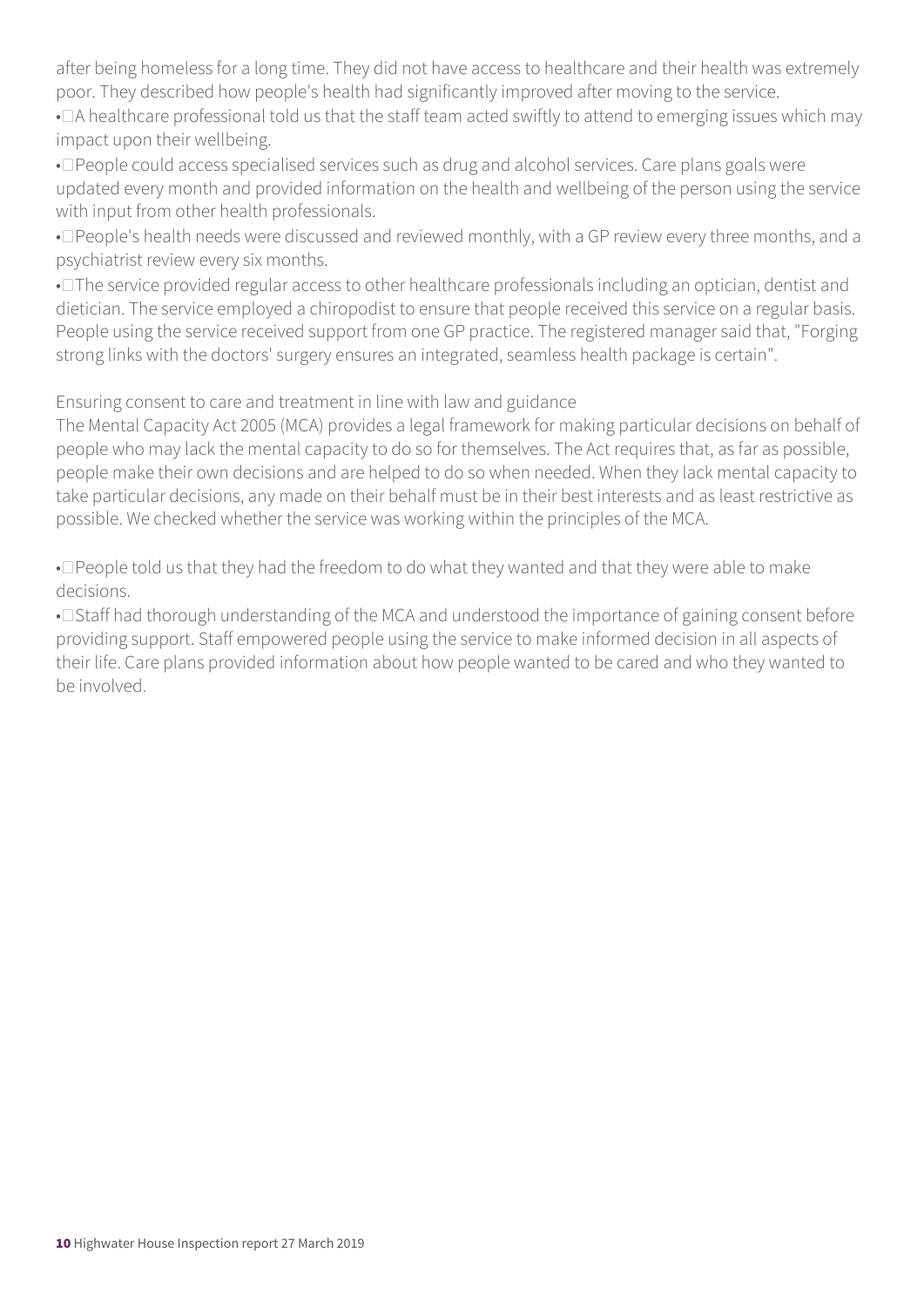### Is the service caring?

## Our findings

Caring – this means we looked for evidence that the service involved people and treated them with compassion, kindness, dignity and respect.

Outstanding:  $\Box$  People were truly respected and valued as individuals; and empowered as partners in their care in an exceptional service

Ensuring people are well treated and supported; respecting equality and diversity.

• Deople using the service praised the exceptional kindness of the staff. One person told us, "I would give the staff ten out of ten for their kindness and compassion". They went on to say, "The staff are brilliant and listen to what I want". All staff were extremely passionate about working at the service and providing excellent care and support to people. One person said, "The staff are very kind and compassionate, they know me well".

• $\Box$ Good relationships and support were seen by staff as being the key aspect for a person to be able to make positive changes in their lives. Staff comments included, "We are so proud of the people who live here, they have had a lot of trauma in their lives", and "We must be doing something right, the people who have live here have not managed to live anywhere else for long",

•  $\Box$  A healthcare professional commented that the staff at Highwater House developed strong, trusting relationships with people using the service. The service promoted a kind, caring and empathetic culture using a new initiative Psychological Informed Environment (PIE) approach. This approach aims to reduce social exclusion and improve the mental health of homeless people. It also aims to improve staff morale and encourage positive interaction. PIE puts the relationships staff develop with people at the very heart of the care process. Since using the PIE approach, the number of call outs to the police reduced from 14 in a year to two and untoward incidents reduced from 53 to 20.

• I've were given many examples of staff going the extra mile in respect of showing a caring approach towards people. For example. One person needed to go to hospital on an unplanned basis but they would only go with their keyworker. The key worker was on leave but they came in during their leave to support the person. This meant that the person was happy to have the treatment that they needed.

• I Staff were sensitive to people's preferences. For example, staff acknowledged that Christmas could be a particularly difficult time for some people. Therefore at that time they took great care to make alternative arrangements so that those people who didn't want to celebrate Christmas were supported appropriately at that time.

Supporting people to express their views and be involved in making decisions about their care.

• Deople were fully involved in making decisions about the service and their lives. Staff supported people to express their views through formal meetings and informal chats being available to people in different settings both within and out of the service to ensure they felt comfortable.

• Ekey workers promoted people's individuality by encouraging them to make everyday choices. Information about activities, local events, advocacy services and religious services, were on notice boards in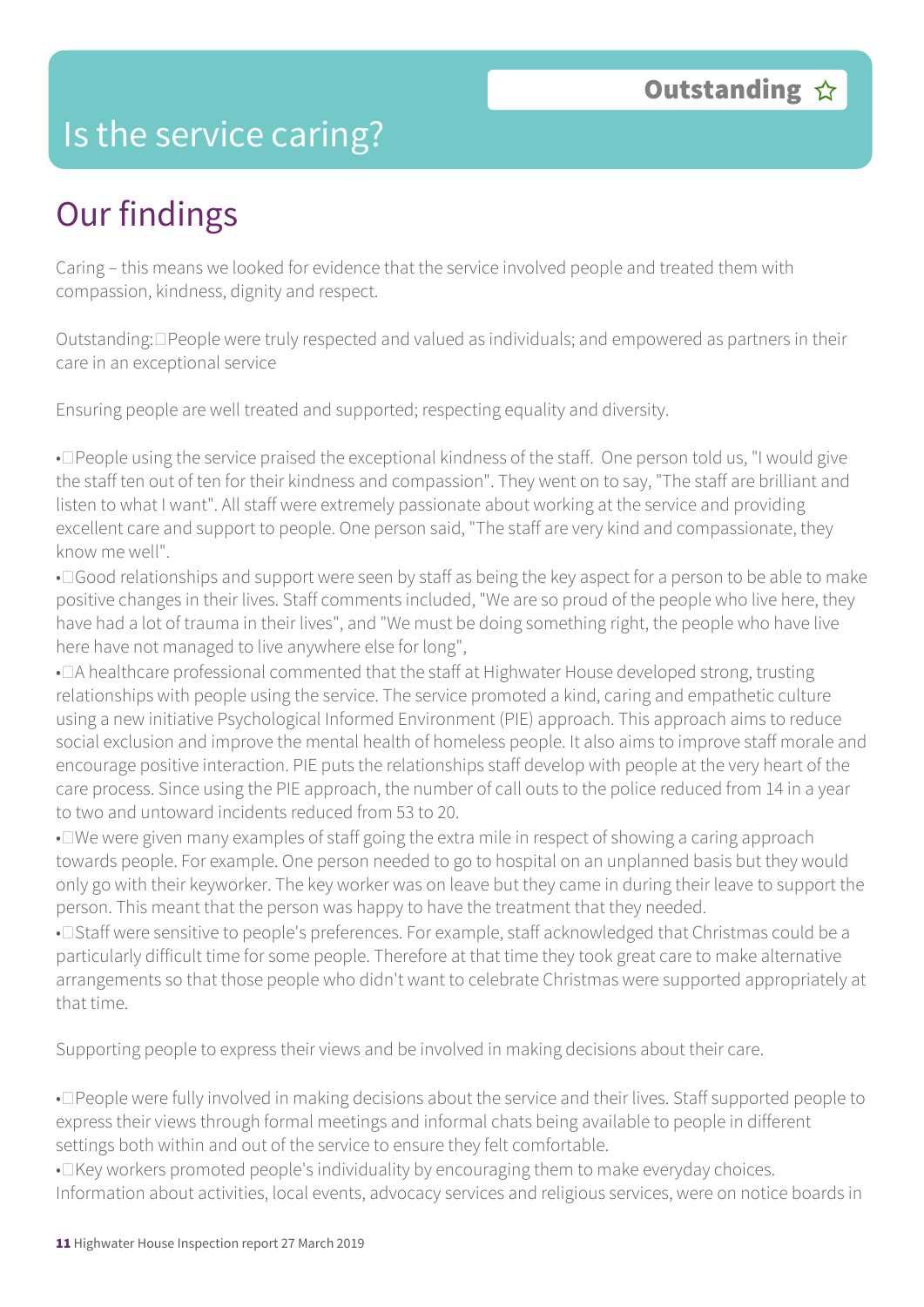communal areas.

• Deople and staff were equal and worked together. Staff operated an open-door policy at all times and people were welcome to sit in the offices. Staff ensured that all barriers that could create a split between people using the service and themselves were removed. Staff joined people in garden areas and lounges and they sat and ate their meals together creating a homely, caring approach. The effect of this was that people felt more able to join in conversations about how they were feeling as it was a much more relaxed environment. One member of staff told us, "There is a lot of humour in the building, from people and staff". • Theedback cards were available for people who did not feel comfortable expressing their views in meetings. Changes as a result of the feedback included the purchase of a barbeque, fresh juice being available, more themed nights and new outside furniture. People using the service had wanted to have a goat, a pony and chickens. This had not been possible, but the registered manager had been creative and adopted some Shetland ponies locally which people visited on a regular basis.

Respecting and promoting people's privacy, dignity and independence.

• Deople were involved in completing life histories and these enabled staff to get to know people well. Privacy and dignity were embedded into the practice of the team and the service had policies on equality and diversity, equal opportunities and dignity at work. We saw that these were routinely put into practice. • Deople told us that their dignity and respect and independence was promoted. They said that staff always knocked before entering their rooms and they were encouraged to become independent.

• The registered manager told us of a situation when a person had to receive emergency treatment in a communal area. As a result, a portable screen had been purchased to provide privacy should this situation arise again.

• Some people had experienced a great deal of trauma before they moved into the service and found it difficult to trust others. Staff acknowledged this and worked closely with people to gain their trust. A person who completed the annual survey said, "The staff are friendly, and they don't judge you, they listen even if you shout and they don't give you a written warning. They encourage you and you can trust them. They are the same staff so you get to know them and they don't leave".

• $\square$  The registered manager said, "We recruit for attitude for kind, caring, empathetic staff who see the importance of treating people with dignity and respect, this runs through all staff at Highwater House like a golden thread". Observations of staff was that these values were fully embedded within the staff team.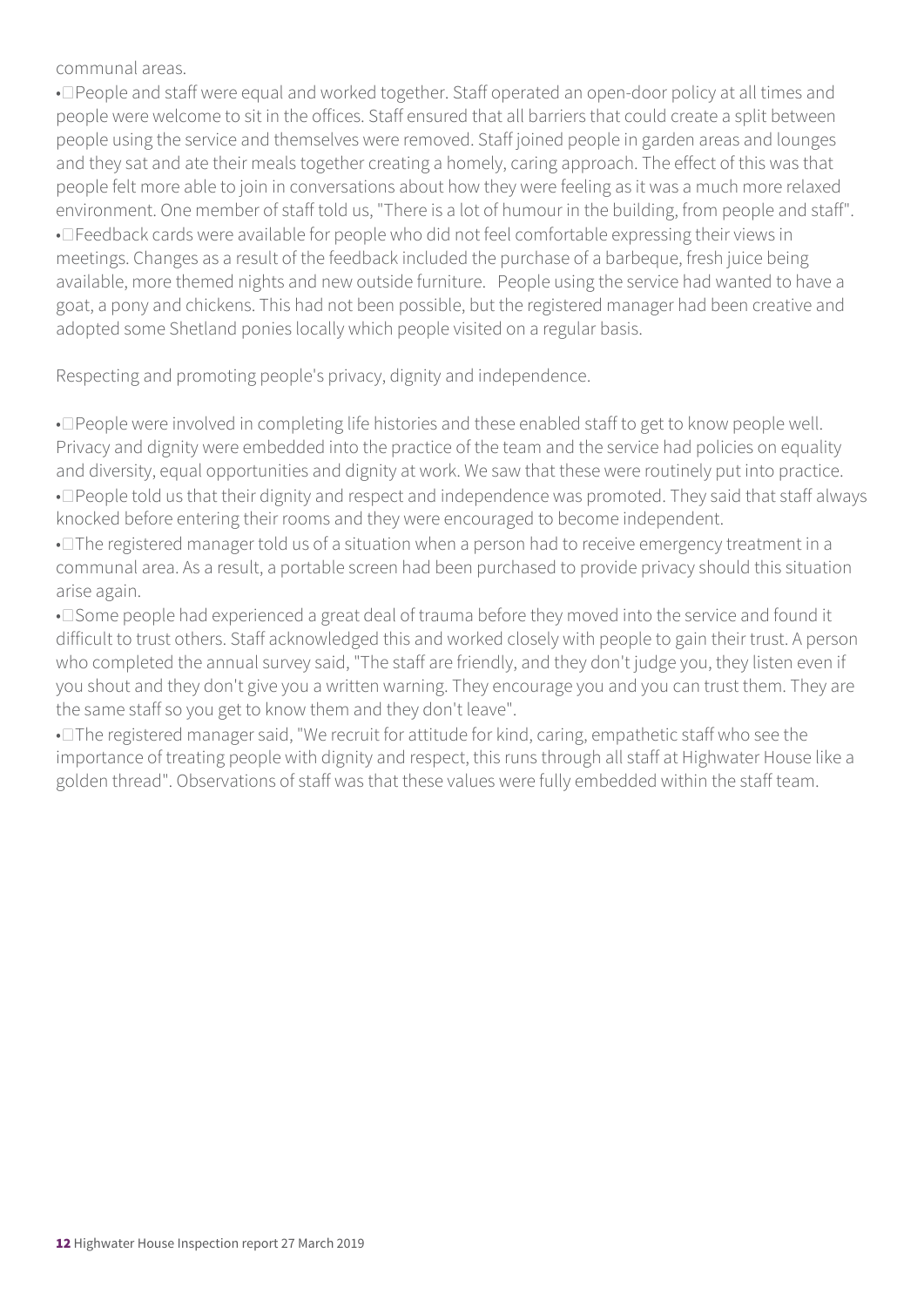### Is the service responsive?

# Our findings

Responsive – this means we looked for evidence that the service met people's needs.

Good: People's needs were met through good organisation and delivery

Planning personalised care to meet people's needs, preferences, interests and give them choice and control.

• The service adopted the mental health recovery star tool which enabled staff to support people to understand their mental health recovery and to plot their progress to enhance their self-esteem and recognise where they may need additional support.

• Care plans were developed in partnership with people using the service, were person centred and took into account protected characteristics. Care plans reflected people's needs and wishes and were written with them in a format they could understand.

• Done person told us, "I have goal setting meetings with my keyworker", another person said, "I am fully involved with my care plan and I agree any changes that are made.

• Care plans detailed peoples' interests, beliefs and hobbies and stated how they wish to be supported. Each person's care plan was reviewed with their full involvement.

• Deople using the service could use the facilities provided at Under-1- Roof which was located next to the service and was a training and education centre run by the provider. Activities included cookery, music, pottery, body and balance, aerobics, first aid, Tai Chi, Karaoke, quiz nights, literacy courses, film nights, craft classes and English and maths classes and work-related classes including a job club, internet and email access and 1:1 mentoring. Since the service had adopted the PIE approach, the number of Under-1-Roof activities people had undertaken had increased from 288 to 383 in a year.

• $\square$  The number of on-site activities undertaken by people had also increased significantly over a 12-month period from 959 to 2293. This had a positive impact on people's self-esteem and wellbeing and evidenced the success of the PIE approach. Activities included reflexology, craft lessons, darts, board games, discussions, meetings and table tennis.

• Deople also took part in a wide range of activities outside of the service. The service had a mobile home on the Norfolk coast which was regularly used in the summer months. Other activities included attending classical concerts, car boot sales, art galleries, the theatre and the cinema, playing bowls and seeing the Christmas lights.

• $\square$  The registered manager identified people's information and communication needs and was aware of the Accessible Information Standard. During the initial assessment people were asked if they have any information or communication needs, so the staff could explore how they could meet these needs. This information was recorded in the person's care plan and shared with others involved in their care after consent or permission was obtained.

• I Staffing levels ensured staff were always available to assist with reading or understanding forms or letters. People could have access to email accounts and social media accounts if they chose. Information was available in audio, large print and Braille. Some staff and the CEO were trained in British Sign Language.

Improving care quality in response to complaints or concerns.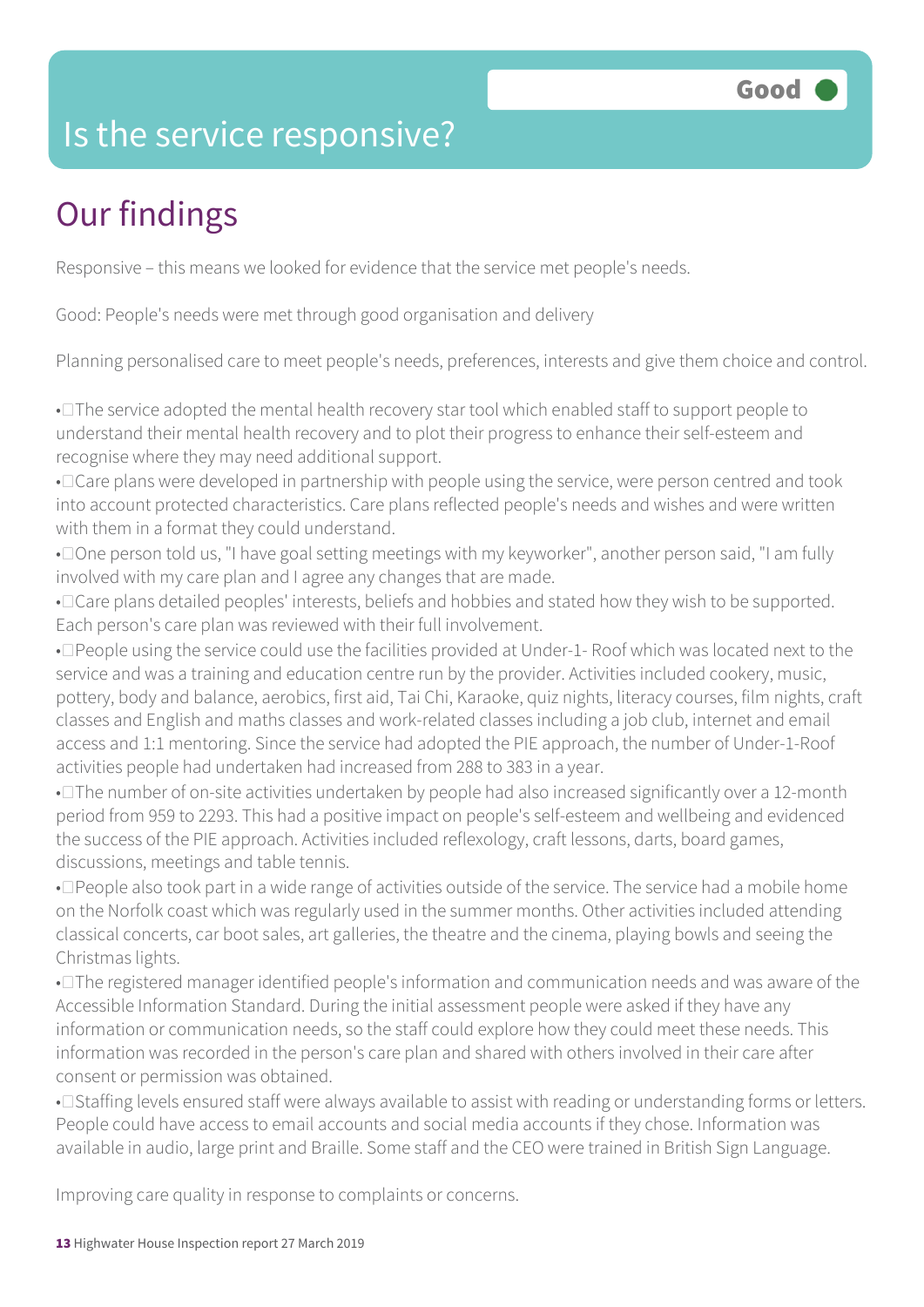• Deople knew how to complain and were confident that staff would listen to them. One person said, "I have never complained about anything but if I did complain they (the staff) would be very attentive". Another person told us that they knew how to complain.

• $\square$  The service had an open-door policy for people to discuss any problems with the registered manager and staff. The service had suggestion cards, meetings and

questionnaires to ensure that people's voices were heard.

• The service received a number of compliments. Feedback received included, "Thank you so much for all of your help and support".

End of life care and support.

• People's end of life wishes were discussed with them and people who chose to could stay at the service at the end of their life.

• Since the previous inspection one person received end of life care at the service. The person was asked if they wanted to move to a quieter environment more suited to an older person but they declined saying that the service was their home. Staff were retrained in end of life care and led by the community nurse team provided palliative care for the person until their death. Staff said that the person was a legend at the service. They were proud to have supported the person throughout the different stages of their life and were pleased to have been able to respect their wishes to remain at the service until their death. Feedback from the person's family following their death was, "I want to thank you for always looking after her in such a professional and caring way, she loved all of you".

• I Staff had access to specialised services including Macmillan nurses and district nurses to provide maximum support for anyone approaching the end of their life.

• Specialised equipment was available to ensure that people's changing needs could be supported. High staffing ratios ensured that people at the end of their life would receive one to one care.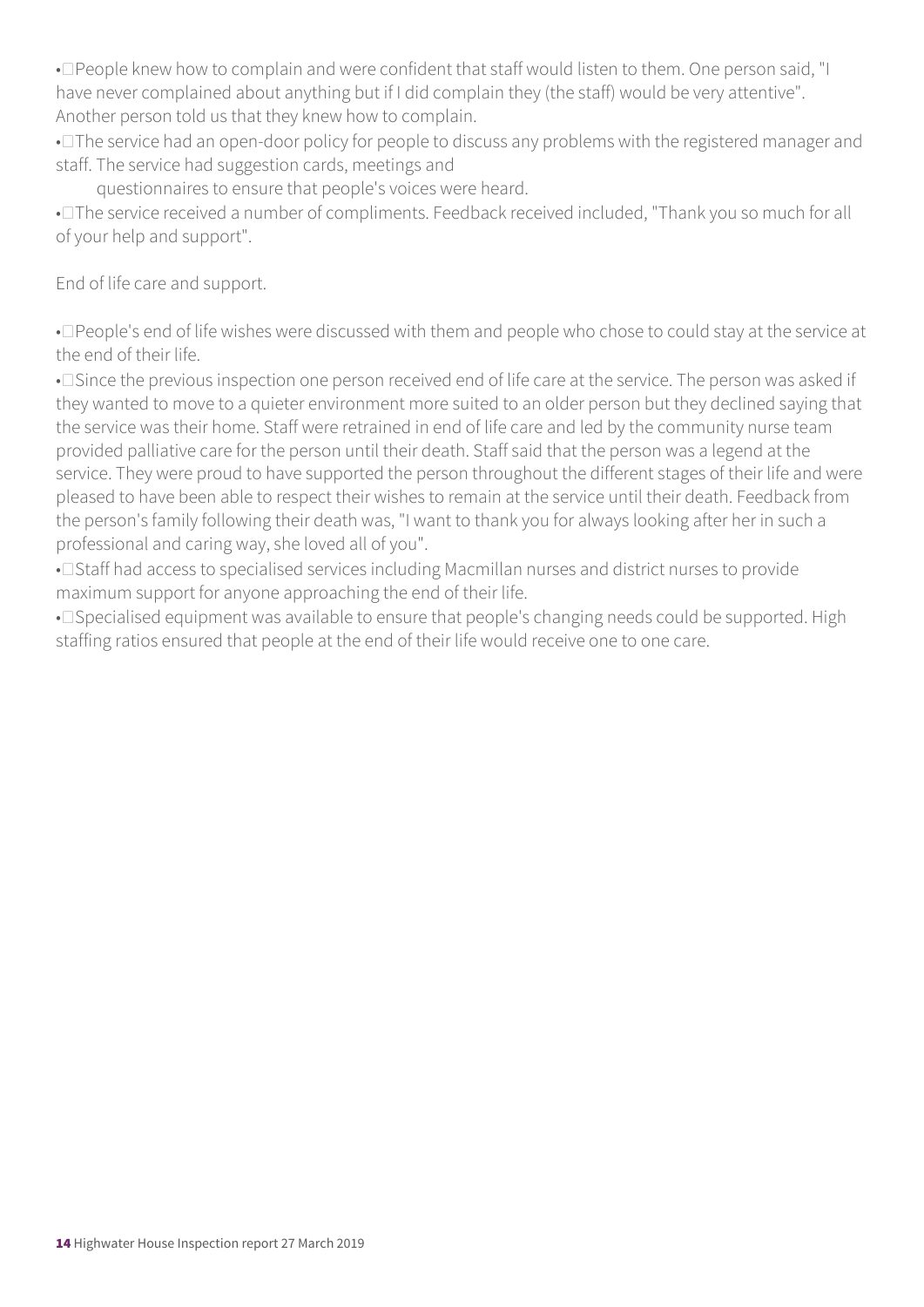### Is the service well-led?

## Our findings

Well-Led – this means we looked for evidence that service leadership, management and governance assured high-quality, person-centred care; supported learning and innovation; and promoted an open, fair culture.

Outstanding: **Service leadership was exceptional and distinctive.** Leaders and the service culture they created drove and improved high-quality, person-centred care.

Planning and promoting person-centred, high-quality care and support with openness; and how the provider understands and acts on their duty of candour responsibility.

• DAll feedback received about the service was extremely positive. One healthcare professional said, "I have always found the manager to be professional, passionate about meeting the needs of those at Highwater House, approachable and a pleasure to work alongside. Similarly, the deputy is knowledgeable about the needs and complexities of dual diagnosis cases, maintains caring, respectful relationships with people, and communicates well with myself (and I presume other professionals). I get the sense that Highwater House is an organised, well-managed service that meets the needs of some of the locality's most complex cases very well".

• There was a clear management structure in place and staff passionately promoted high quality, person centred care. Staff had significant experience in working within mental health and used this experience to ensure consistently positive outcomes for people.

• $\square$  The registered manager had promoted PIE within the county by providing training for other organisations and speaking at conferences. They had worked with partners and commissioners across the county, to improve services for those with poor mental health.

• The service was an excellent role model for other services. The organisation has been the feature of a twopage article in the local newspaper. The chief executive stated in the article, "I don't think that you be able to find two people as passionate about what they do as the registered manager and deputy manager of Highwater House. What strikes you is their compassion for others, no matter what their backstories".

• $\square$  The service had a long-standing staff team and staff were extremely complimentary about the registered manager. Comments about the registered manager included, "She is supportive", "She is involved". "The management team are always approachable", "The manager has a lot of faith in the staff, she is very supportive and will provide constructive criticism".

Managers and staff being clear about their roles, and understanding quality performance, risks and regulatory requirements.

• $\square$  The organisation believed in identifying and nurturing talent and in investing in valuable training for the staff team. As part of their commitment to talent management, the manager had a deputy who was very experienced and able to lead the service in their absence.

• $\square$  The staff team was extremely stable and highly motivated and as a result, people were cared for by competent and enthusiastic staff who knew them well.

• I Staff were aware of the values of the organisation and were proud to work for the service. Their passion